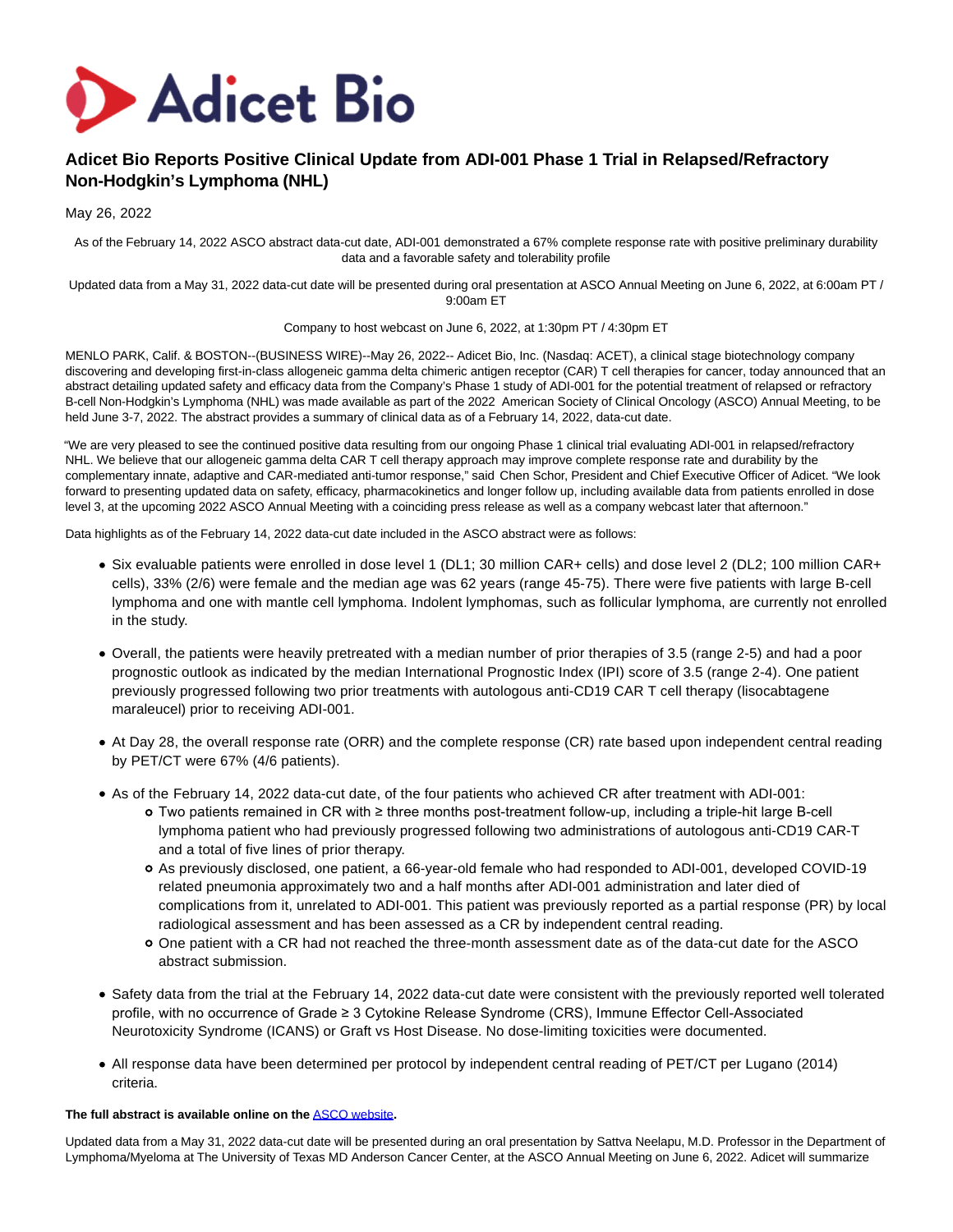the data from the May 31, 2022 data-cut date in a press release and provide additional information in a company webcast on June 6, 2022.

# **Details of the oral presentation are as follows:**

#### **Abstract Number:** 7509

**Abstract Title:** A Phase 1 Study of ADI-001: Anti-CD20 CAR-engineered Allogeneic Gamma Delta (γδ) T cells in Adults with B-cell malignancies **Presenting Author:** Sattva Neelapu, M.D., The University of Texas MD Anderson Cancer Center **Session Type/Title:** Clinical Science Symposium/ Beating Bad Blood: The Power of Immunotherapy in Hematologic Malignancies **Date:** Monday, June 6, 2022 **Time:** 8:00 AM-9:30 AM CDT

#### **Adicet Investor Webcast/ Conference Call Information**

The Company will host a conference call and webcast on June 6, 2022, at 4:30 p.m. ET to discuss the results. The live webcast of the presentation can be accessed under "Presentations & Events" in the investors section of the Company's website at [www.adicetbio.com o](https://cts.businesswire.com/ct/CT?id=smartlink&url=http%3A%2F%2Fwww.adicetbio.com&esheet=52732152&newsitemid=20220526005630&lan=en-US&anchor=www.adicetbio.com&index=2&md5=0cff40ff4d482f22c435d6b435a40ff6)r by dialing (877) 800-3802 (domestic) or +1 (615) 622-8057 (international) and reference the conference ID 5466375. The archived webcast will be available on the Company's website beginning approximately two hours after the event.

### **About ADI-001**

ADI-001 is an investigational allogeneic gamma delta CAR T cell therapy being developed as a potential treatment for relapsed or refractory B-cell NHL. ADI-001 targets malignant B-cells via an anti-CD20 CAR and via the gamma delta innate and T cell endogenous cytotoxicity receptors. Gamma delta T cells engineered with an anti-CD20 CAR have demonstrated potent antitumor activity in preclinical models, leading to long-term control of tumor growth. In April 2022, ADI-001 was granted Fast Track Designation by the U.S. Food and Drug Administration (FDA) for the potential treatment of relapsed or refractory B-cell NHL.

## **About the GLEAN Study**

This Phase 1 study is an open-label, multi-center study of ADI-001 enrolling adults diagnosed with B-cell malignancies who have either relapsed, or are refractory to at least two prior regimens. The primary objectives of the study are to evaluate the safety, tolerability, pharmacokinetics and pharmacodynamics of ADI-001, and to determine optimal dosing as a monotherapy. The study is expected to enroll approximately 75 patients. For more information about the clinical study design, please visi[t www.clinicaltrials.gov](https://cts.businesswire.com/ct/CT?id=smartlink&url=https%3A%2F%2Fwww.globenewswire.com%2FTracker%3Fdata%3D17fw6s8q8_uQRNZIOYTuiN0Yz2jsHpxgjBPm35Bk7kmvWsVhuD76EZhcLC5nfhegQaMzmlY9s5XNtFIK6nlzBGqlKc8ztZO8aOztzEVVkgk%3D&esheet=52732152&newsitemid=20220526005630&lan=en-US&anchor=www.clinicaltrials.gov&index=3&md5=d1e5917577e5f1ea5d692b5c2f05617c) [\(NCT04735471\).](https://cts.businesswire.com/ct/CT?id=smartlink&url=https%3A%2F%2Fwww.globenewswire.com%2FTracker%3Fdata%3DX_8HYTFeXvkx4TCK_1xeOqoupCjS3zhOITMgMxtgWfjjK8BO_-a_H6MxkqslGJP7pI7MNAIm_ZiqebdGYE7KwI9mZKzVMfazCkD82PaoJ5tTv3JrR0cEzx8toJND1I6B68lqaTz3_FMpOZGDIfac4g%3D%3D&esheet=52732152&newsitemid=20220526005630&lan=en-US&anchor=NCT04735471&index=4&md5=128f2420957b1dd5a8d23af344cb602d)

### **About Adicet Bio, Inc.**

Adicet Bio, Inc. is a clinical stage biotechnology company discovering and developing allogeneic gamma delta T cell therapies for cancer. Adicet is advancing a pipeline of "off-the-shelf" gamma delta T cells, engineered with CAR and T cell receptor-like targeting moieties to enhance selective tumor targeting, facilitate innate and adaptive anti-tumor immune response, and improve persistence for durable activity in patients. For more information, please visit our website at [www.adicetbio.com.](https://cts.businesswire.com/ct/CT?id=smartlink&url=http%3A%2F%2Fwww.adicetbio.com&esheet=52732152&newsitemid=20220526005630&lan=en-US&anchor=www.adicetbio.com&index=5&md5=ca3906e71a88f898e9eb148b87753b2b)

#### **Available Information**

Adicet announces material information to the public about the Company, its product candidates and clinical trials, and other matters through a variety of means, including filings with the U.S. Securities and Exchange Commission (SEC), press releases, public conference calls, webcasts, the investor relations section of the Company website a[t investor.adicetbio.com a](http://investor.adicetbio.com/)nd the Company's Twitter account (@AdicetBio), in order to achieve broad, non-exclusionary distribution of information to the public and for complying with its disclosure obligations under Regulation FD.

### **Forward-Looking Statements**

This press release contains "forward-looking statements" of Adicet within the meaning of the Private Securities Litigation Reform Act of 1995 relating to business and operations of Adicet. These forward-looking statements include, but are not limited to, express or implied statements regarding the potential safety, durability, tolerability and therapeutic effects of ADI-001 and the expectations around the upcoming release of interim clinical data from Adicet's Phase 1 trial of ADI-001 in NHL patients at the ASCO Annual Meeting.

Any forward-looking statements in this press release are based on management's current expectations and beliefs of future events, and are subject to a number of risks and uncertainties that could cause actual results to differ materially and adversely from those set forth in or implied by such forwardlooking statements, including without limitation, the effect of COVID-19 on Adicet's business and financial results, including with respect to disruptions to Adicet's clinical trials, business operations and ability to raise additional capital; Adicet's ability to execute on its strategy, including obtaining the requisite regulatory approvals on the expected timeline, if at all; that positive results from a clinical study may not necessarily be predictive of the results of future or ongoing clinical studies; clinical studies may fail to demonstrate adequate safety and efficacy of Adicet's product candidates, which would prevent, delay, or limit the scope of regulatory approval and commercialization; and regulatory approval processes of the FDA and comparable foreign regulatory authorities are lengthy, time-consuming, and inherently unpredictable. For a discussion of these and other risks and uncertainties, and other important factors, any of which could cause Adicet's actual results to differ from those contained in the forward-looking statements, see the section titled "Risk Factors" in Adicet's most recent Annual Report on Form 10-K for the year ended December 31, 2021 and subsequent filings with the SEC. All information in this press release is as of the date of the release, and Adicet undertakes no duty to update this information unless required by law.

View source version on [businesswire.com:](http://businesswire.com/)<https://www.businesswire.com/news/home/20220526005630/en/>

**Adicet Bio, Inc. Investor and Media Contacts**

Anne Bowdidge [abowdidge@adicetbio.com](mailto:abowdidge@adicetbio.com)